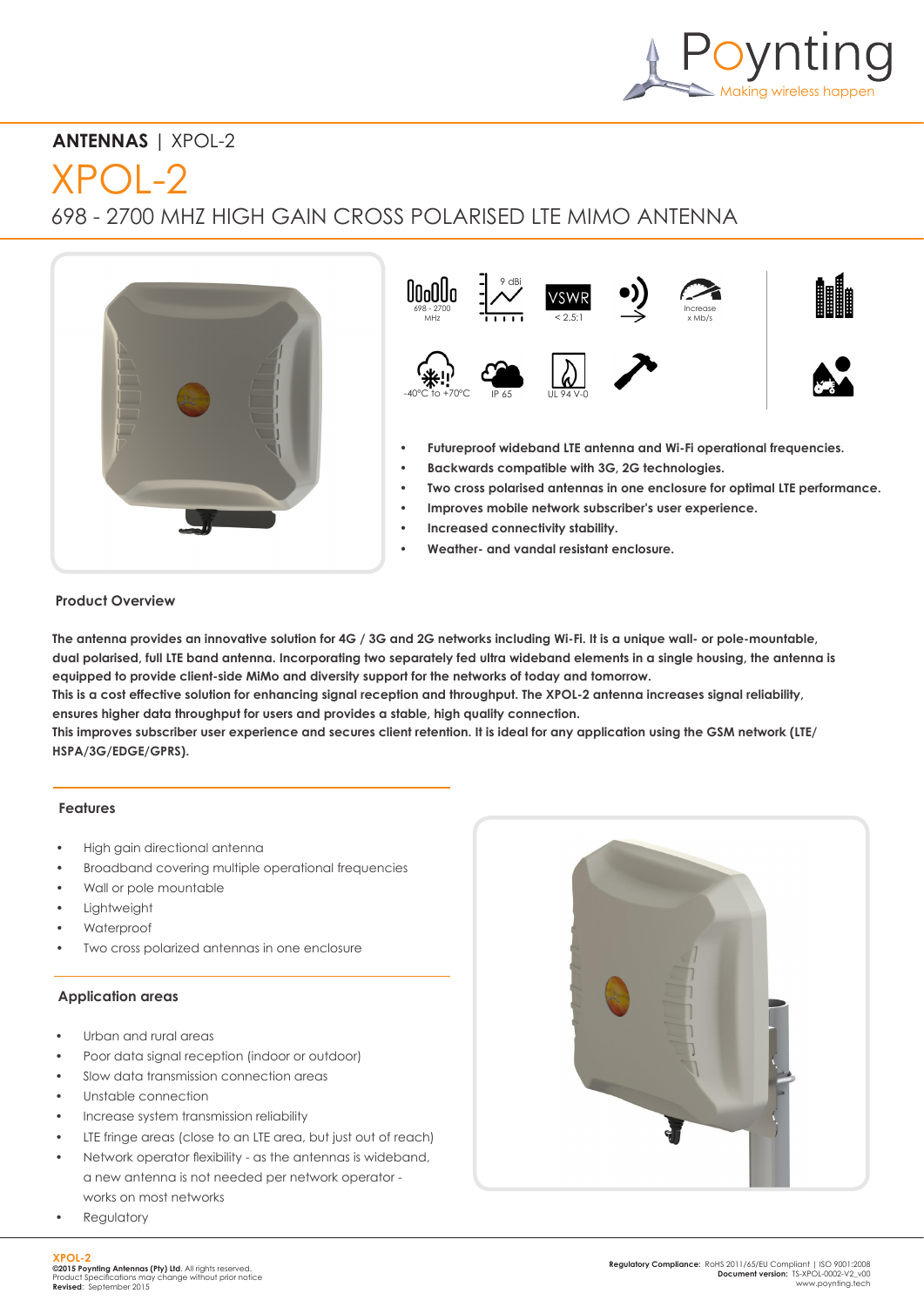#### **Frequency bands**

The XPOL-2 is a wide-band antenna that works from 698 - 2700 MHz

Indicates the bands on which this antenna works



#### **Antenna Performance Plots**



**Voltage Standing Wave Ratio (VSWR)**

VSWR is a measure of how efficiently radio-frequency power is transmitted from a power source, through a transmission line, into a load. In an ideal system, 100% of the energy is transmitted which corresponds to a VSWR of 1:1.

The XPOL-2 delivers superior performance accross all bands with a VSWR of 2.5:1 or better.



#### **Gain\* in dBi**

9dBi is the peak gain across all bands from 698 - 2700 MHz Gain @ 698 - 960 MHz: 8 dBi Gain @ 1710 - 2170 MHz: 6.5 dBi Gain @ 2300 - 2400 MHz: 7 dBi

Gain @ 2500 - 2700 MHz: 9 dBi

\*Antenna gain measured with polarisation aligned standard antenna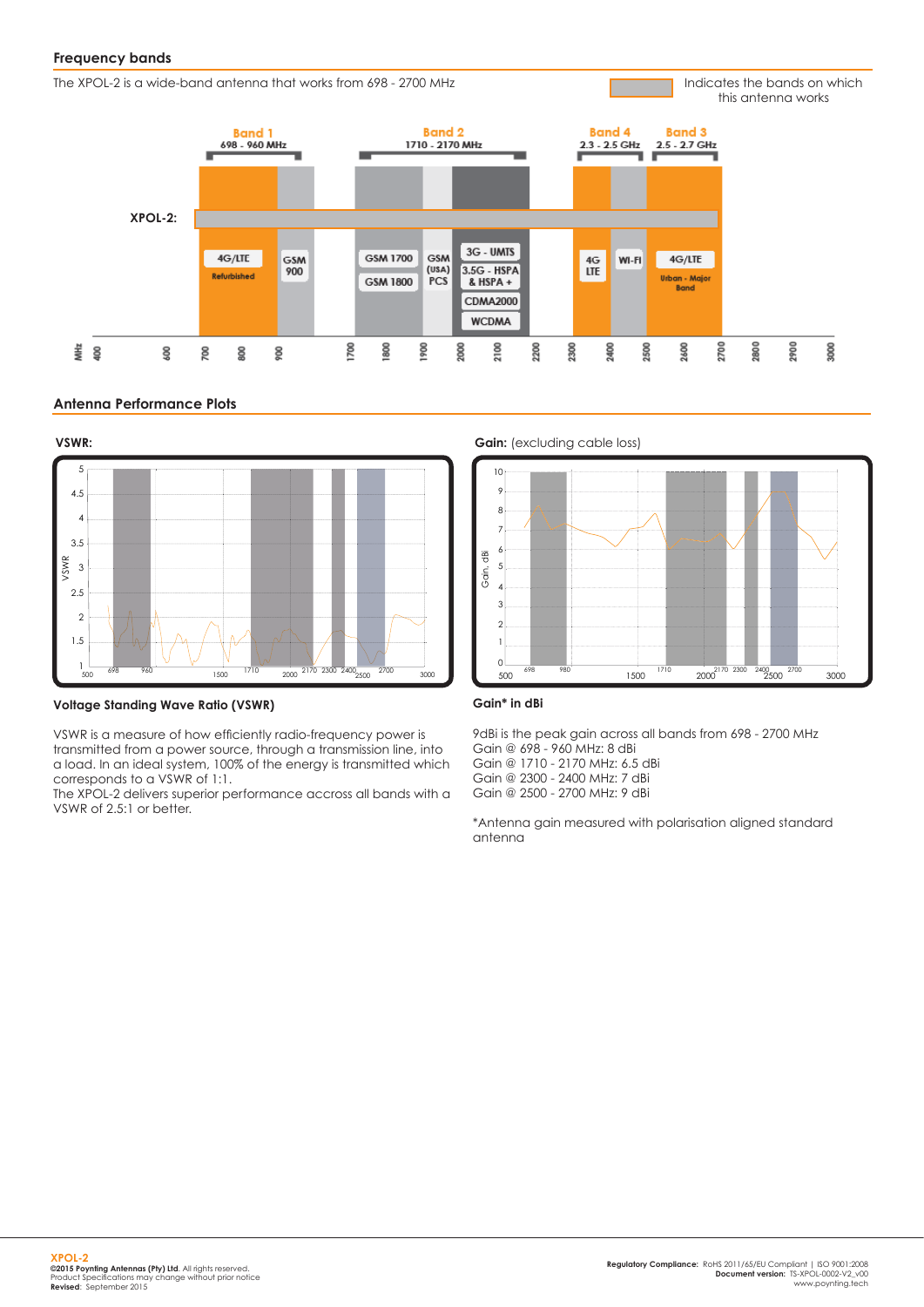### **Radiation Patterns**

#### **Azimuth: Elevation:**











**XPOL-2 ©2015 Poynting Antennas (Pty) Ltd**. All rights reserved. Product Specifications may change without prior notice **Revised**: September 2015